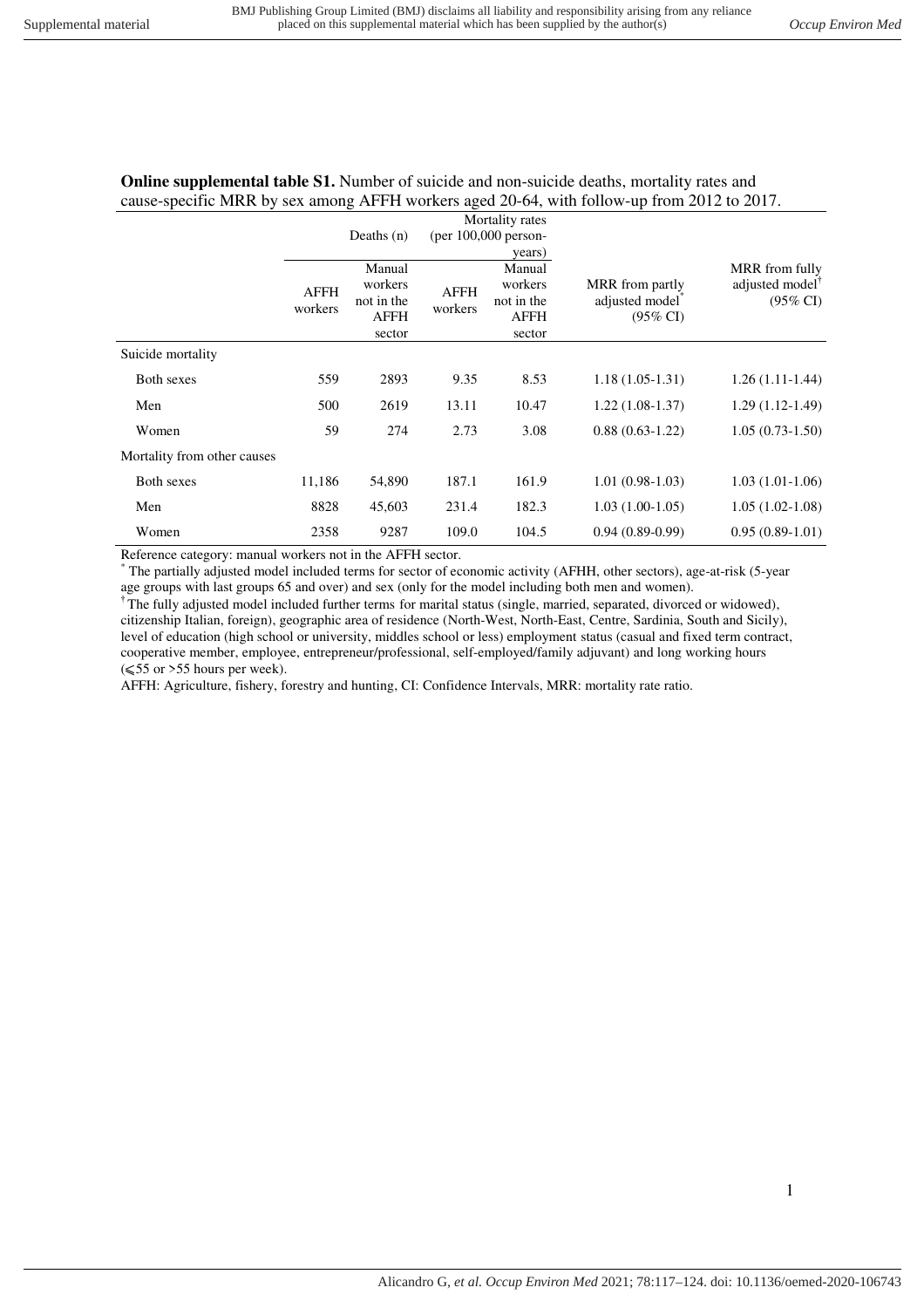**Online supplemental table S2.** Number of non-suicide deaths, mortality rates and cause-specific MRR by selected sociodemographic and work-related characteristics among male AFFH workers aged 20-64, with follow-up from 2012 to 2017.

|                                         |              |               | Rates                      |               |                   |
|-----------------------------------------|--------------|---------------|----------------------------|---------------|-------------------|
|                                         | Deaths $(n)$ |               | (per 100,000 person-years) |               | MRR (95% CI)*     |
| Socio-demographic or work-related       | <b>AFFH</b>  | Workers in    | <b>AFFH</b>                | Workers in    |                   |
| characteristics                         | workers      | other sectors | workers                    | other sectors |                   |
| Age group                               |              |               |                            |               |                   |
| 20-29                                   | 127          | 1447          | 36.4                       | 31.4          | $1.16(0.95-1.40)$ |
| 30-39                                   | 373          | 4732          | 47.8                       | 37.8          | $1.27(1.14-1.40)$ |
| 40-49                                   | 1332         | 15192         | 120.3                      | 91.4          | $1.30(1.22-1.39)$ |
| 50-59                                   | 3326         | 36422         | 311.4                      | 263.2         | $1.17(1.11-1.23)$ |
| $\geq 60$                               | 3670         | 32587         | 719.5                      | 645.4         | $1.09(1.03-1.15)$ |
| P value <sup><math>\dagger</math></sup> |              |               |                            |               | 0.11              |
| Marital status                          |              |               |                            |               |                   |
| Married                                 | 5763         | 58788         | 245.8                      | 192.9         | $1.12(1.09-1.16)$ |
| Separated/Divorced/Widowed              | 895          | 12031         | 404.3                      | 311.0         | $1.20(1.11-1.29)$ |
| Single                                  | 2170         | 19561         | 173.8                      | 107.0         | $1.23(1.17-1.29)$ |
| P value <sup><math>\dagger</math></sup> |              |               |                            |               | 0.010             |
| Citizenship                             |              |               |                            |               |                   |
| Foreign                                 | 437          | 2918          | 85.4                       | 72.3          | $1.12(1.00-1.26)$ |
| Italian                                 | 8391         | 87462         | 254.0                      | 180.0         | $1.17(1.14-1.21)$ |
| P value <sup><math>\dagger</math></sup> |              |               |                            |               | 0.41              |
| Area of residence                       |              |               |                            |               |                   |
| North-West                              | 1120         | 16980         | 220.2                      | 172.2         | $1.18(1.10-1.27)$ |
| North-East                              | 1833         | 19124         | 231.6                      | 156.6         | $1.21(1.14-1.27)$ |
| Centre                                  | 1460         | 25772         | 222.4                      | 164.8         | $1.15(1.08-1.23)$ |
| Sardinia                                | 507          | 2521          | 284.1                      | 184.1         | $1.26(1.13-1.42)$ |
| South and Sicily                        | 3908         | 25983         | 232.7                      | 191.8         | $1.08(1.03-1.13)$ |
| P value <sup><math>\dagger</math></sup> |              |               |                            |               | 0.012             |
| Level of education                      |              |               |                            |               |                   |
| High school, university                 | 1986         | 40415         | 150.6                      | 132.9         | $1.13(1.06-1.20)$ |
| Middle school or less                   | 6842         | 49965         | 274.1                      | 225.0         | $1.06(1.03-1.09)$ |
| $P$ value <sup>†</sup>                  |              |               |                            |               | 0.026             |
| Employment status                       |              |               |                            |               |                   |
| Casual and fixed term contract          | 314          | 2238          | 254.6                      | 179.8         | $1.15(0.99-1.34)$ |
| Cooperative members                     | 153          | 666           | 258.4                      | 199.1         | $1.11(1.06-1.15)$ |
| Employees                               | 4833         | 61396         | 210.8                      | 161.4         | $1.18(1.14-1.22)$ |
| Entrepreneurs/Professionals             | 579          | 9491          | 198.7                      | 180.8         | $1.07(0.94-1.22)$ |
| Self-employed/Family adjuvant           | 2949         | 16589         | 281.4                      | 213.8         | $1.04(0.85-1.27)$ |
| P value <sup><math>\dagger</math></sup> |              |               |                            |               | 0.11              |
| Long working hours                      |              |               |                            |               |                   |
| N <sub>o</sub>                          | 7978         | 86104         | 231.9                      | 171.5         | $1.17(1.14-1.21)$ |
| Yes                                     | 850          | 4276          | 226.9                      | 177.4         | $1.10(1.00-1.21)$ |
| P value <sup><math>\dagger</math></sup> |              |               |                            |               | 0.29              |
|                                         |              |               |                            |               |                   |
| Years in follow-up<br>$1-2$             | 2286         |               |                            |               | $1.13(1.07-1.18)$ |
| $3-4$                                   |              | 24141         | 178.4                      | 136.7         |                   |
|                                         | 2969         | 30145         | 233.3                      | 171.7         | $1.17(1.11-1.23)$ |
| $5-6$                                   | 3573         | 36094         | 283.4                      | 207.4         | $1.17(1.12-1.23)$ |
| $P$ value <sup>†</sup>                  |              |               |                            |               | 0.35              |

Reference category: workers in other sectors.

2